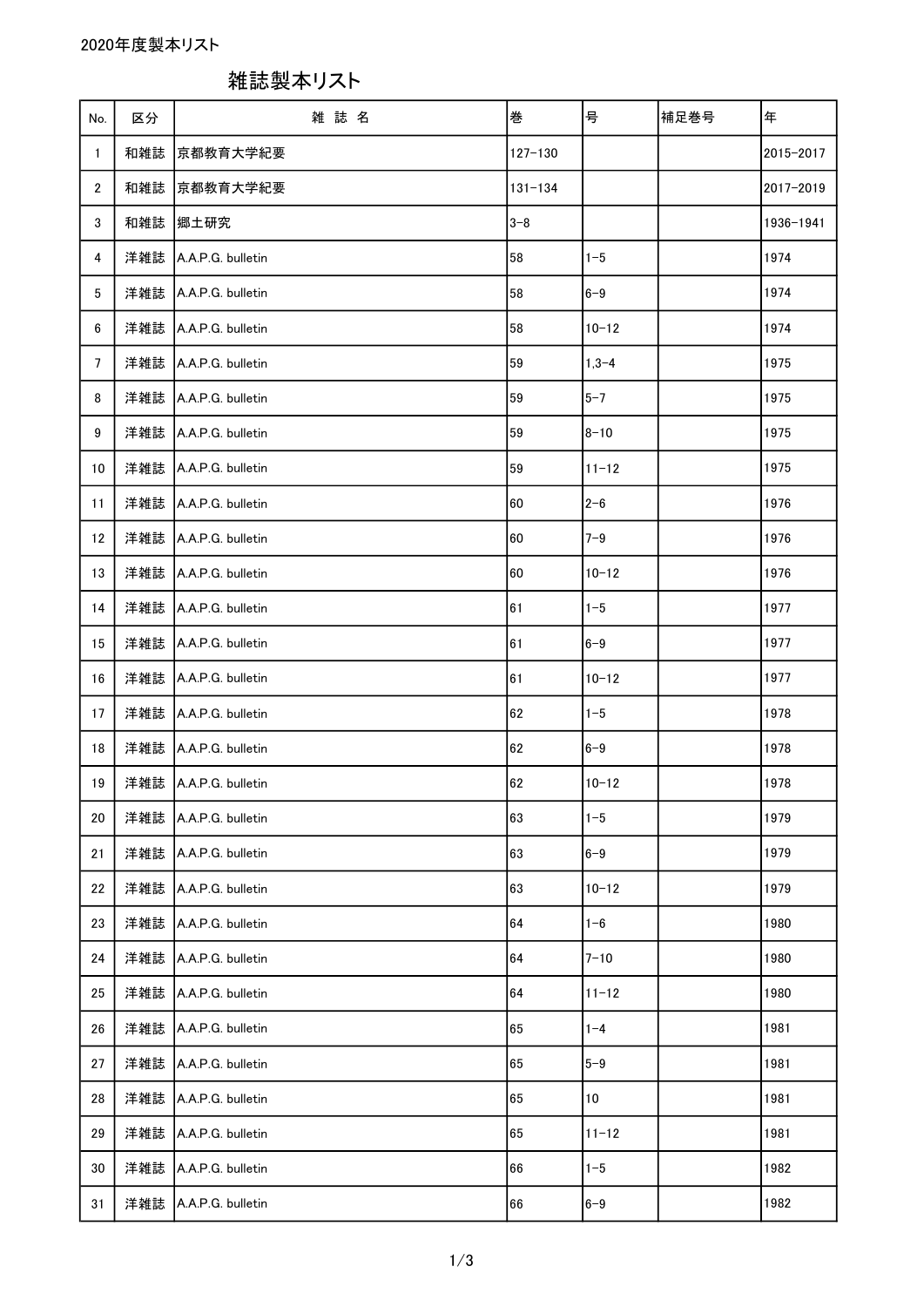## 2020年度製本リスト

| No. | 区分  | 雑誌名                   | 巻                | 号         | 補足巻号 | 年    |
|-----|-----|-----------------------|------------------|-----------|------|------|
| 32  | 洋雑誌 | A.A.P.G. bulletin     | 66               | $10 - 12$ |      | 1982 |
| 33  | 洋雑誌 | A.A.P.G. bulletin     | 67               | $1 - 4$   |      | 1983 |
| 34  | 洋雑誌 | A.A.P.G. bulletin     | 67               | $5 - 8$   |      | 1983 |
| 35  | 洋雑誌 | A.A.P.G. bulletin     | 67               | $9 - 12$  |      | 1983 |
| 36  | 洋雑誌 | A.A.P.G. bulletin     | 68               | $1 - 5$   |      | 1984 |
| 37  | 洋雑誌 | A.A.P.G. bulletin     | 68               | $6 - 9$   |      | 1984 |
| 38  | 洋雑誌 | A.A.P.G. bulletin     | 68               | $10 - 12$ |      | 1984 |
| 39  | 洋雑誌 | A.A.P.G. bulletin     | 69               | $1 - 3$   |      | 1985 |
| 40  | 洋雑誌 | A.A.P.G. bulletin     | 69               | $4 - 8$   |      | 1985 |
| 41  | 洋雑誌 | A.A.P.G. bulletin     | 69               | $9 - 12$  |      | 1985 |
| 42  | 洋雑誌 | A.A.P.G. bulletin     | 70               | $1 - 3$   |      | 1986 |
| 43  | 洋雑誌 | A.A.P.G. bulletin     | 70               | $4 - 8$   |      | 1986 |
| 44  | 洋雑誌 | A.A.P.G. bulletin     | 70               | $10 - 12$ |      | 1986 |
| 45  | 洋雑誌 | A.A.P.G. bulletin     | 71               | $1 - 8$   |      | 1987 |
| 46  | 洋雑誌 | A.A.P.G. bulletin     | 71               | $9 - 12$  |      | 1987 |
| 47  | 洋雑誌 | Acta mathematica      | $174 - 175$      |           |      | 1995 |
| 48  | 洋雑誌 | Acta mathematica      | $176 - 177$      |           |      | 1996 |
| 49  | 洋雑誌 | Acta mathematica      | $180 - 181$      |           |      | 1998 |
| 50  | 洋雑誌 | Agronomy journal      | 43               | $1 - 11$  |      | 1951 |
| 51  | 洋雑誌 | Abstracts of mycology | $\boldsymbol{2}$ | $1 - 6$   |      | 1968 |
| 52  | 洋雑誌 | Abstracts of mycology | $\mathbf 2$      | $7 - 12$  |      | 1968 |
| 53  | 洋雑誌 | Abstracts of mycology | 3                | $1 - 7$   |      | 1969 |
| 54  | 洋雑誌 | Abstracts of mycology | 3                | $8 - 13$  |      | 1969 |
| 55  | 洋雑誌 | Abstracts of mycology | 4                | $1 - 6$   |      | 1970 |
| 56  | 洋雑誌 | Abstracts of mycology | 4                | $7 - 12$  |      | 1970 |
| 57  | 洋雑誌 | Abstracts of mycology | $\bf 5$          | $1 - 6$   |      | 1971 |
| 58  | 洋雑誌 | Abstracts of mycology | $\overline{5}$   | $7 - 12$  |      | 1971 |
| 59  | 洋雑誌 | Abstracts of mycology | 6                | $1 - 6$   |      | 1972 |
| 60  | 洋雑誌 | Abstracts of mycology | 6                | $7 - 12$  |      | 1972 |
| 61  | 洋雑誌 | Abstracts of mycology | 7                | $1 - 6$   |      | 1973 |
| 62  | 洋雑誌 | Abstracts of mycology | $\overline{7}$   | $7 - 12$  |      | 1973 |
| 63  | 洋雑誌 | Abstracts of mycology | 8                | $1 - 6$   |      | 1974 |